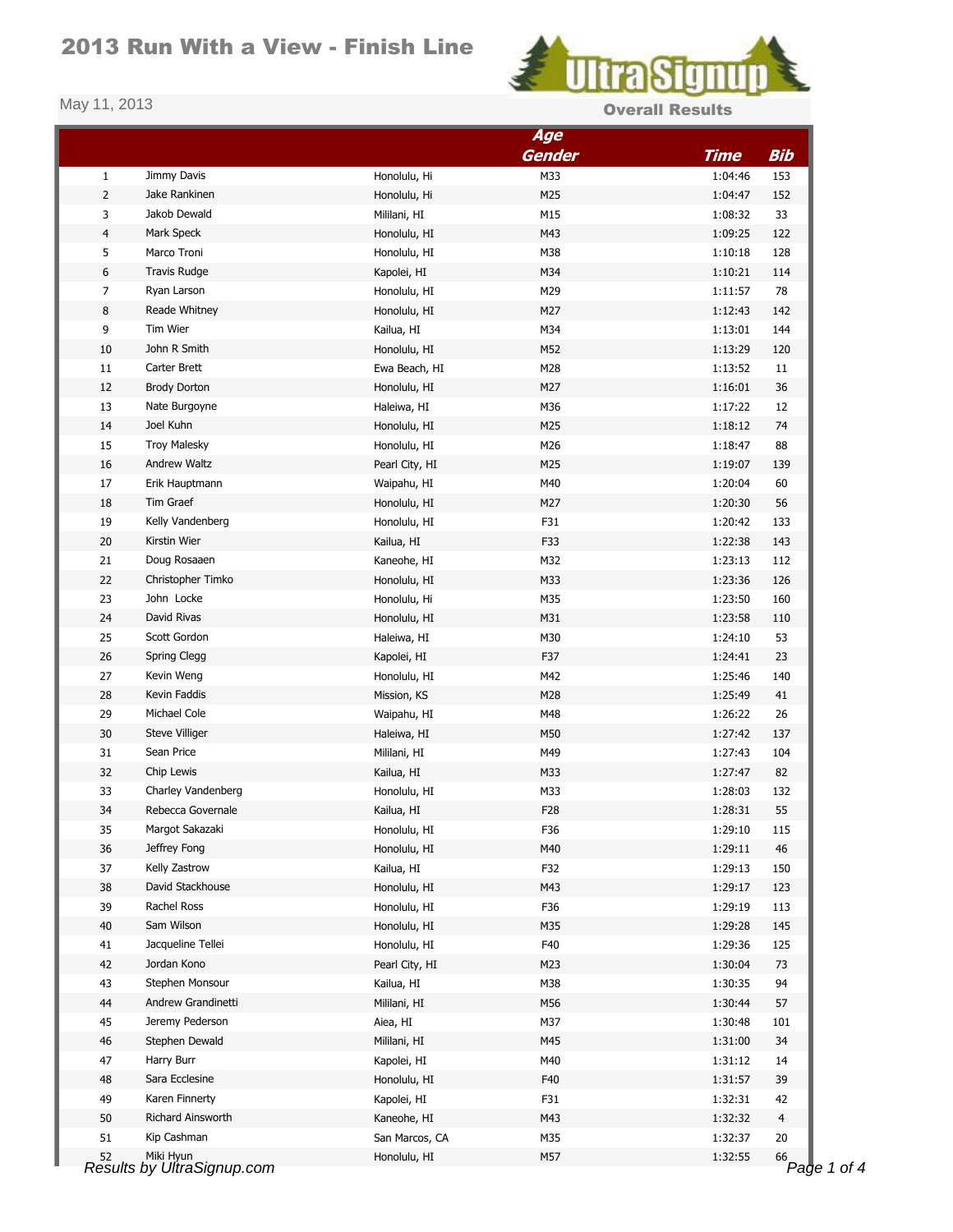| 53  | David Fitzpatrick          | Honolulu, HI   | M43 | 1:33:02 | 44             |
|-----|----------------------------|----------------|-----|---------|----------------|
| 54  | Devin Adams                | Honolulu, HI   | M31 | 1:34:49 | 3              |
| 55  | James Butler               | Ewa Beach, HI  | M40 | 1:34:55 | 16             |
| 56  | <b>Travis Copeland</b>     | Aiea, HI       | M30 | 1:35:15 | 28             |
| 57  | Kelly Sutcliffe            | Kailua, HI     | F31 | 1:35:27 | 124            |
| 58  | Brenda Lovete              | Waimanalo, HI  | F49 | 1:36:17 | 87             |
| 59  | Mark Walter                | Honolulu, HI   | M34 | 1:37:17 | 138            |
| 60  | Daniel Cook                | Kaneohe, HI    | M50 | 1:37:56 | 27             |
| 61  | Amy Gordon                 | Waialua, HI    | F36 | 1:38:16 | 52             |
| 62  | Dean Levitt                | Honolul, HI    | M32 | 1:38:20 | 80             |
| 63  | Thorben Wuttke             | Honolulu, HI   | M33 | 1:38:52 | 149            |
| 64  | Michael Hee                | Kaneohe, HI    | M53 | 1:39:28 | 62             |
| 65  | Pilita Winchatz            | Honolulu, HI   | F31 | 1:40:23 | 146            |
| 66  | Kalani Pascual             | Ewa Beach, HI  | M27 | 1:40:26 | 100            |
| 67  | Matthew Acosta             | Honolulu, HI   | M45 | 1:40:30 | $\overline{2}$ |
| 68  | Wilson Cordoba             | Honolulu, HI   | M26 | 1:41:02 | 29             |
| 69  | Kari Larson                | Honolulu, HI   | F29 | 1:41:25 | 77             |
| 70  | Ashley Clay                | Honolulu, HI   | F28 | 1:41:53 | 22             |
| 71  | Greg Turner                | Wahiawa, HI    | M46 | 1:41:56 | 129            |
| 72  | Jason Burton               | Mililani, HI   | M29 | 1:42:00 | 15             |
| 73  | Mitch Klein                | Honolulu, HI   | M16 | 1:42:28 | 72             |
| 74  | <b>Brian Governale</b>     | Kailua, HI     | M37 | 1:43:51 | 54             |
| 75  | Sheri Fitzgerald           | Honolulu, HI   | F45 | 1:43:57 | 43             |
| 76  | <b>Brad Ladwig</b>         | Honolulu, HI   | M45 | 1:44:01 | 75             |
| 77  | Jennifer Hee               | Honolulu, HI   | F33 | 1:44:02 | 61             |
| 78  | Marlon Gomez               | Waipahu, HI    | M30 | 1:44:03 | 51             |
| 79  | Thomas Craven              | Honolulu, HI   | M66 | 1:44:10 | 32             |
| 80  | Jennifer Langevin          | Kailua, HI     | F40 | 1:44:41 | 76             |
| 81  | Kimberly Lottig            | Honolulu, HI   | F35 | 1:45:18 | 86             |
| 82  | Justin Lottig              | Honolulu, HI   | M36 | 1:45:23 | 85             |
| 83  | Liming (Lee) Guan          | Honolulu, HI   | M45 | 1:45:28 | 58             |
| 84  | Ace Abecilla               | Kaneohe, HI    | M26 | 1:46:43 | $\mathbf{1}$   |
| 85  | Kelly Myers                | Kailua, HI     | F31 | 1:46:46 | 96             |
| 86  | Brigida Sanchez            | Honolulu, Hi   | F30 | 1:46:58 | 151            |
| 87  | Michael Fonseca            | Honolulu, HI   | M32 | 1:47:42 | 47             |
| 88  | Deanna Pinkerd             | Honolulu, HI   | F25 | 1:49:00 | 102            |
| 89  | Annie Marshall             | Honolulu, HI   | F57 | 1:49:25 | 89             |
| 90  | Sandi Kanemori             | Honolulu, HI   | F38 | 1:49:31 | 69             |
| 91  | Marie Kennedy              | Kailua, HI     | F32 | 1:49:34 | 71             |
| 92  | Lani Shinsato              | Honolulu, HI   | F40 | 1:49:39 | 119            |
| 93  | Nawabon Chakorn            | Mililani, HI   | F33 | 1:52:07 | 21             |
| 94  | Judy Carluccio             | Honolulu, HI   | F46 | 1:52:46 | 19             |
| 95  | Tess Cochran               | Kaneohe, HI    | F40 | 1:53:05 | 25             |
| 96  | Wendi Lau                  | Pearl City, HI | F41 | 1:53:33 | 79             |
| 97  | Amanda Rosaaen             | Kaneohe, HI    | F32 | 1:56:16 | 111            |
| 98  | Alex Durant                | Honolulu, HI   | F20 | 1:56:40 | 37             |
| 99  | Connie Durant              | Honolulu, HI   | F53 | 1:56:41 | 38             |
| 100 | Ronnie Vesperas            | Honolulu, HI   | M47 | 1:56:49 | 135            |
| 101 | Lee Saltonstall            | Honolulu, HI   | F66 | 1:57:05 | 116            |
| 102 | Shirlyn Cox                | Mililani, HI   | F35 | 1:57:24 | 31             |
| 103 | Deven Cox                  | Mililani, HI   | M34 | 1:57:27 | 30             |
| 104 | Tricia Loder               | Mililani, HI   | F35 | 1:57:41 | 84             |
| 105 | Jason Loder                | Mililani, HI   | M36 | 1:57:43 | 83             |
| 106 | Evelin Montealegre         | Waipahu, HI    | F42 | 1:57:45 | 95             |
| 107 | Tricia Wright              | Honolulu, HI   | F45 | 1:58:32 | 148            |
| 108 | Robin Halbert              | Mililani, HI   | F57 | 2:01:02 | 59             |
| 109 | Sean Kelly                 | Honolulu, HI   | M44 | 2:01:54 | 70             |
| 110 | Jennifer White             | Honolulu, HI   | F32 | 2:02:59 | 141            |
| 111 | Linda Anderson             | Honolulu, HI   | F51 | 2:03:04 | 5              |
|     | Results by UltraSignup.com |                |     |         | Page 2 of 4    |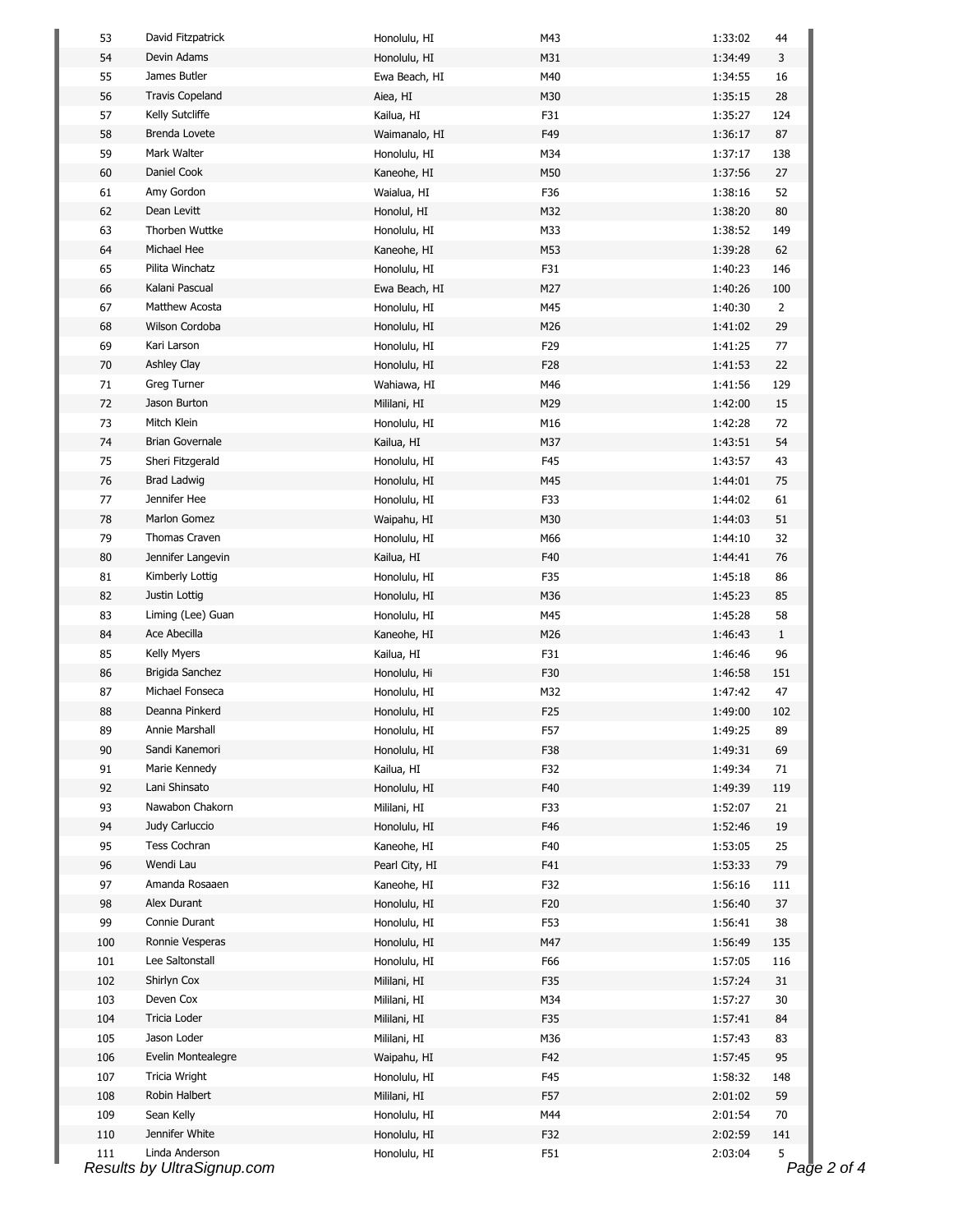| 112                         | Callie Lewis          | Kailua, HI   | F <sub>29</sub> | 2:04:54 | 81  |  |  |
|-----------------------------|-----------------------|--------------|-----------------|---------|-----|--|--|
| 113                         | Stephanie Johnson     | Aiea, HI     | F41             | 2:06:37 | 67  |  |  |
| 114                         | Miki Seymour          | Wahiawa, HI  | F35             | 2:07:13 | 117 |  |  |
| 115                         | Richard Seymour       | Wahiawa, HI  | M47             | 2:07:16 | 118 |  |  |
| 116                         | Dale Gibler           | Kailua, HI   | M49             | 2:08:10 | 50  |  |  |
| 117                         | Moani Vertido         | Kapolei, HI  | F32             | 2:14:36 | 134 |  |  |
| 118                         | Melissa Kahili        | Kailua, HI   | F31             | 2:14:39 | 68  |  |  |
| 119                         | Danny Villarreal      | Honolulu, HI | M38             | 2:14:49 | 136 |  |  |
| 120                         | Victoria Holzner      | Kapolei, HI  | F17             | 2:15:09 | 63  |  |  |
| 121                         | Ramie Mahele Nitahara | Honolulu, HI | F37             | 2:23:50 | 98  |  |  |
| 122                         | Aileen Esmeralda      | Honolulu, HI | F36             | 2:23:54 | 40  |  |  |
| 123                         | Cathleen Rice         | Haleiwa, HI  | F51             | 2:26:15 | 107 |  |  |
| 124                         | Myra Pacubas          | Honolulu, HI | F40             | 2:34:14 | 99  |  |  |
| 125                         | Loren Aguino          | Honolulu, HI | M39             | 2:34:16 | 7   |  |  |
| 126                         | Ruby Aquino           | Honolulu, HI | F41             | 2:34:17 | 8   |  |  |
| 127                         | Christa Ustaszewski   | Honolulu, HI | F40             | 2:37:50 | 131 |  |  |
| 128                         | Sharon Usagawa        | Kaneohe, HI  | F51             | 2:39:35 | 130 |  |  |
| Total # of Participants 128 |                       |              |                 |         |     |  |  |